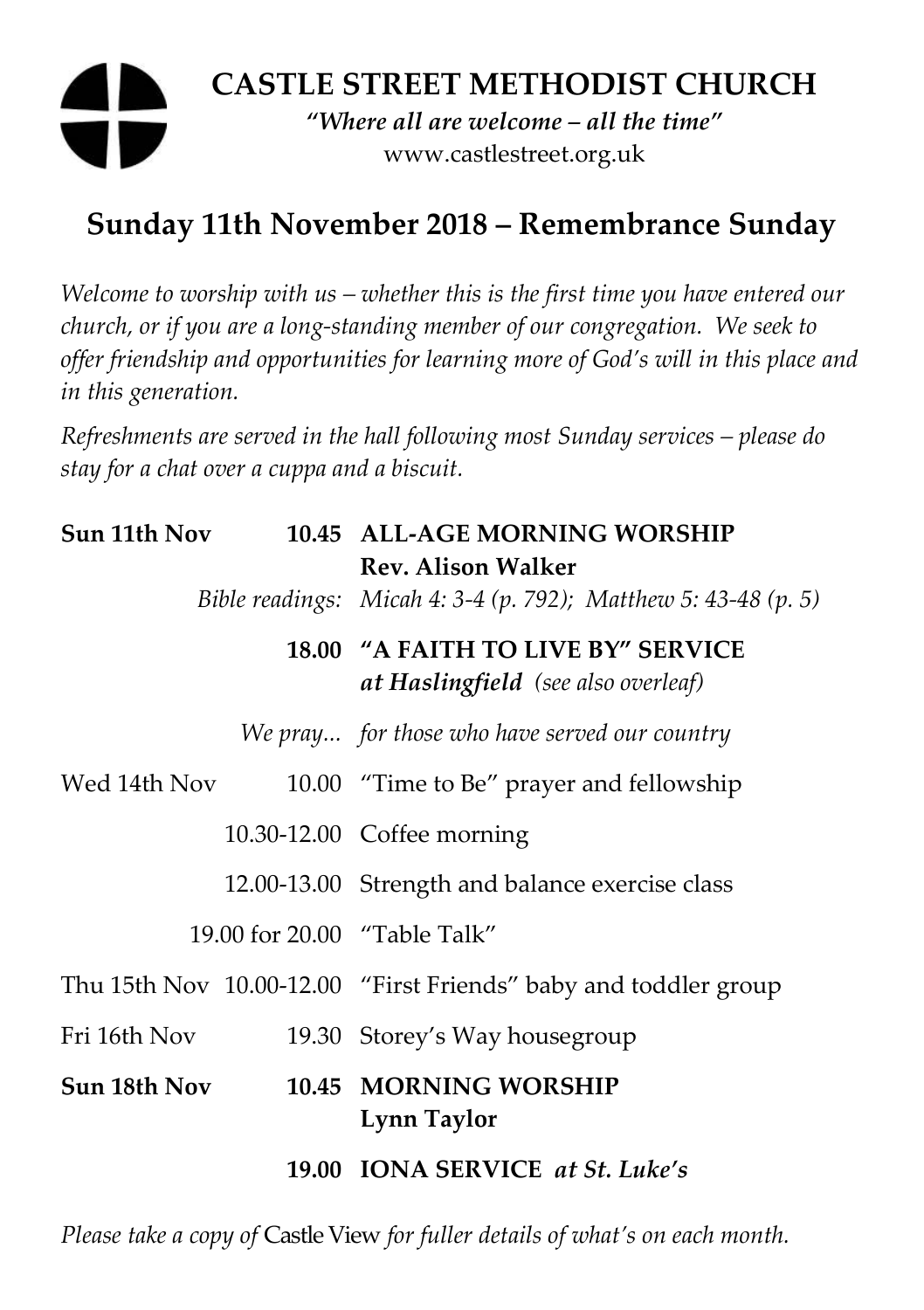### **This evening – "A Faith to Live By" at Haslingfield**

Tonight we shall join with Haslingfield Methodist Church for the second of their special "Faith to Live By" services related to the World War I. The speaker is Dr. Caitriona McCartney, and she will talk about "Faith in British Sunday Schools during the First World War".

The First World War has been portrayed as the war that "killed" God. An examination of letters, articles, and documents written by those who lived through the conflict tells a very different story. Many of those who served on the fighting front turned to the faith that had been primarily formed at Sunday School. It was this faith that comforted and guided many of those serving in the most difficult of circumstances. This presentation aims to explore how Sunday Schools shaped the faith of those fighting and gave them "a faith to live by".

Caitriona is a historian of childhood, war, and religion. She recently gained her PhD at the University of Durham under the supervision of Canon Prof. Michael Snape, her thesis being entitled "British Sunday Schools in the Era of the First World War: 1900-1939". She also completed her BA(Hons) in War Studies and MA in the History of Warfare at the University of Birmingham.

The service starts at 6pm (not as shown in the November *Castle View*), and we are again offering lifts from (and back to) Castle Street, with cars departing at 5.30pm. If you would like a lift and have not already asked for one, please speak to Chris or Brian. The service will comprise a short time of worship (Caitriona's father, a Methodist Local Preacher in Barrowin-Furness, will lead part of this), the presentation, refreshments and time for discussion. There will be a retiring collection.

+\*\*\*\*\*\*\*

#### **Poppy display at Toft Methodist Church this weekend**

Commemorating the centenary of the Great War Armistice, there is a display using hundreds of poppies made by the Simple Sewing, Knit and Natter group at Toft Methodist Church this weekend. It was open yesterday, and is open again this morning from 10am to 11am and this afternoon from 2pm to 4.30pm.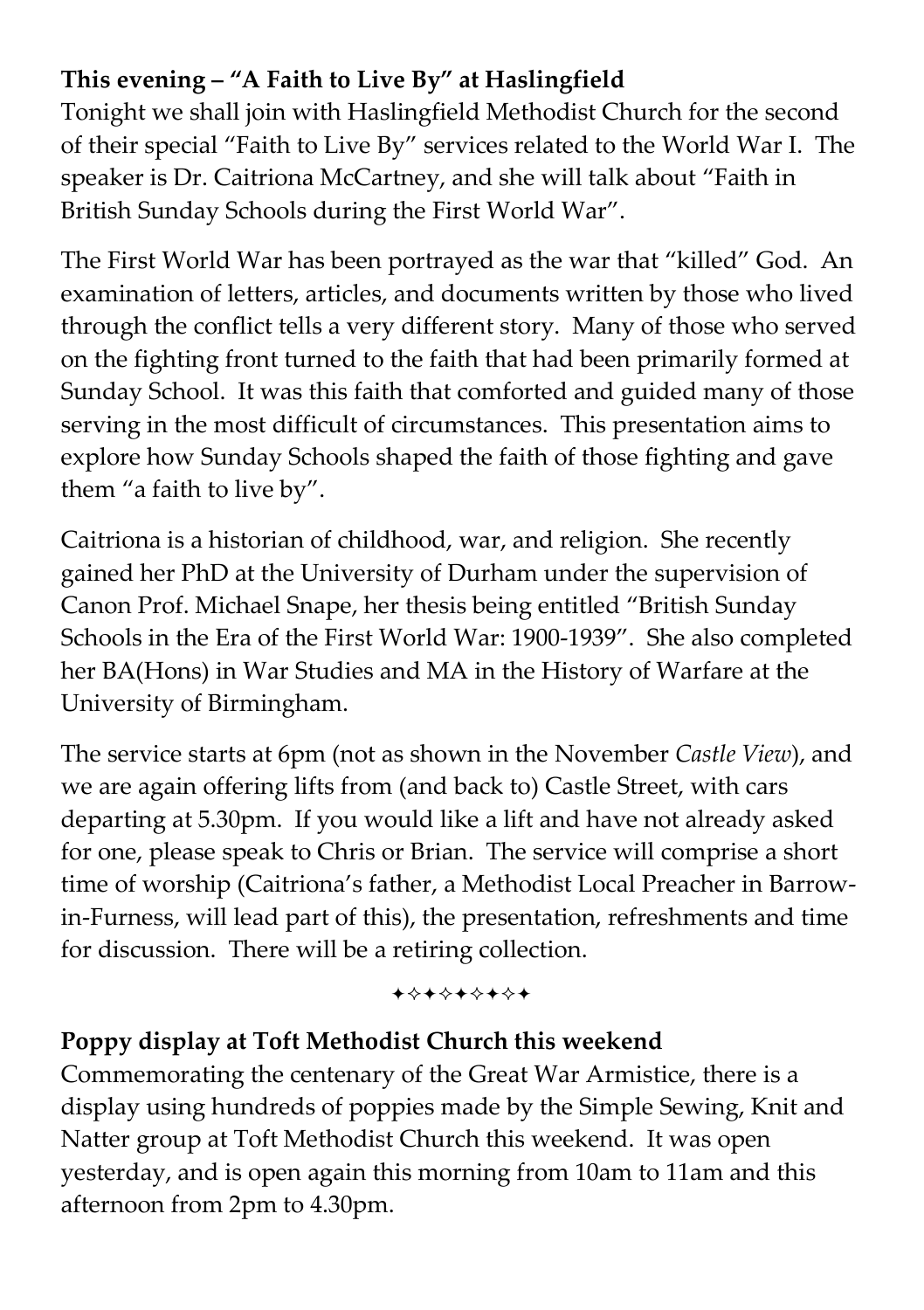**Sunday 25th November – united morning worship with Yeolim Church**  In two weeks' time we have another joint service with our Korean friends. As last year, the service will be conducted mostly in English (with hymns sung in English), although Pastor Kim will preach in Korean with an English translation (last year Alison preached, and there was a Korean translation). The service starts at 11am, and will be followed by a bringand-share lunch – there is a sign-up sheet in the foyer for offers of food.

As year, there will be a joint choir for the service, who will sing a lively introit as the call to worship and then an anthem later on. It is being led by Brian, and it would be great to have as many singers from Castle Street as we can! Brian is leading the choir practice with the Yeolim Church choir today at 12.30pm if anyone would like to come along, but the main joint rehearsal will be next Sunday at 12.30pm (the Koreans are coming early so that we don't have to stay too late) with another one before the service at about 10am on 25th November. Please speak to Brian if you would like to know more – or to promise your help!

+\*\*\*\*\*\*\*

**Come and Sing for Christian Aid in Cambridge, Saturday 1st December**  Calling all singers! Following last year's success, local Christian Aid supporters are repeating their Carol Singing Event in the Grand Arcade. Last year the repertoire ranged from *Rudolf the Red-Nosed Reindeer* to *Hark! The Herald Angels Sing* and included a number of requests from the audience. Whether you enjoy singing or could just chat to people about the work of Christian Aid, you would be very welcome – it's taking place from 1.30pm until 3.30pm. For more information, contact Pamela Richardson at Christian Aid (e-mail: prichardson *at* christian-aid *dot* org) or speak to Frances Klein (telephone number on printed notice sheet).

+\*+\*+\*+\*+

**"An Evening with Dave Bilborough" Saturday 17th November, 7.30pm**  Dave Bilborough is an international singer / songwriter drawing on folk roots and world music. In a warm anecdotal style he will share his music and life story at Royston Methodist Church in an evening that is fun and uplifting. Tickets cost £8 – visit www.ticketsource.co.uk/rmc or contact Sue (e-mail: walter962 *at* btinternet *dot* com).